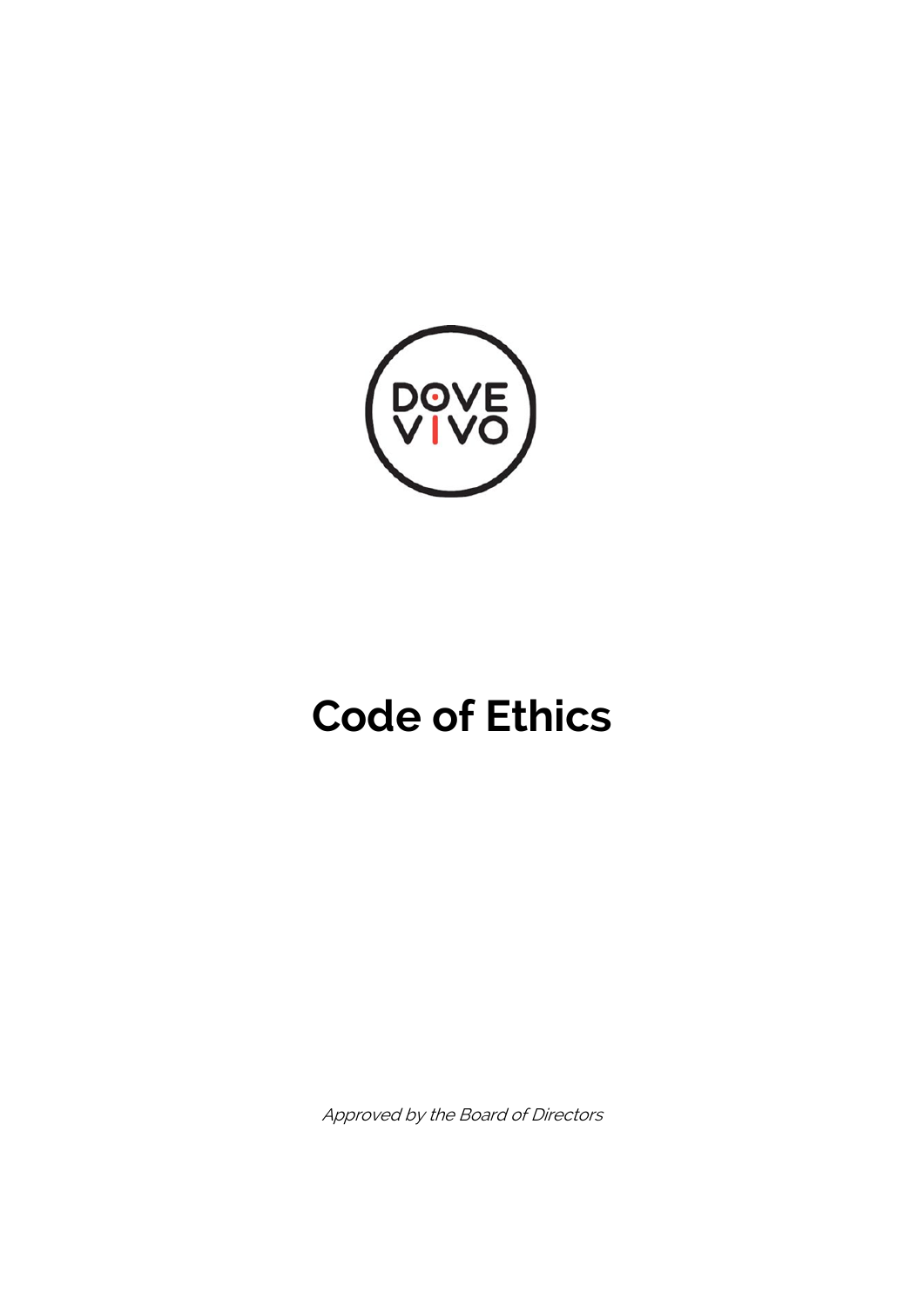

## Index

| 1  |                                                                   |  |
|----|-------------------------------------------------------------------|--|
| 2  |                                                                   |  |
| 3  |                                                                   |  |
| 4  |                                                                   |  |
|    |                                                                   |  |
|    |                                                                   |  |
|    |                                                                   |  |
|    |                                                                   |  |
|    |                                                                   |  |
|    |                                                                   |  |
|    |                                                                   |  |
|    |                                                                   |  |
|    |                                                                   |  |
|    |                                                                   |  |
| 5  |                                                                   |  |
|    |                                                                   |  |
|    |                                                                   |  |
|    |                                                                   |  |
|    |                                                                   |  |
| 6  |                                                                   |  |
|    |                                                                   |  |
|    |                                                                   |  |
|    |                                                                   |  |
|    |                                                                   |  |
|    |                                                                   |  |
|    |                                                                   |  |
|    |                                                                   |  |
| 7. | MONITORING AND CONTROL OF THE APPLICATION OF THE CODE OF ETHICS11 |  |
| 8. |                                                                   |  |
|    |                                                                   |  |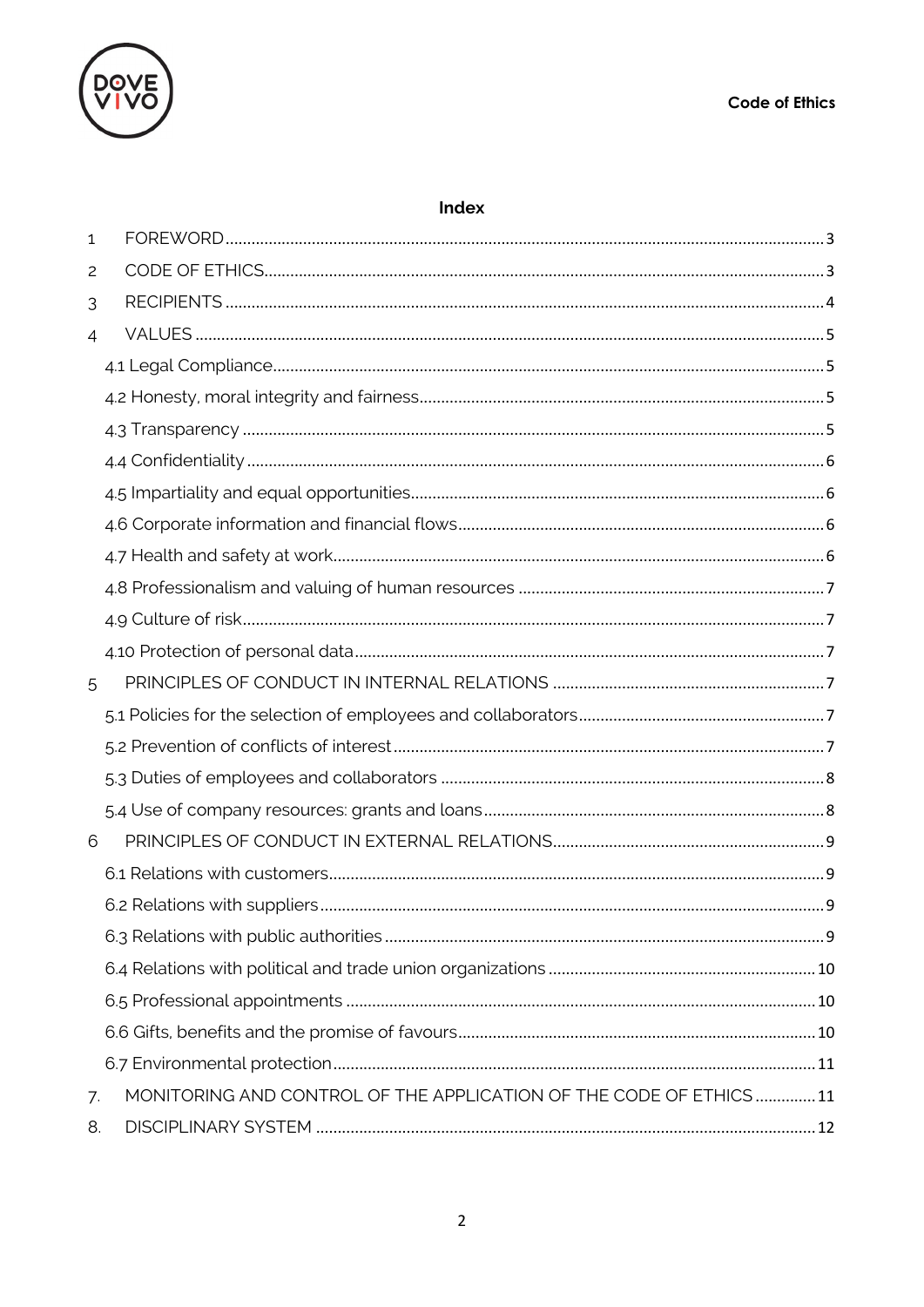

# **1 FOREWORD**

The creation and spread of values on which a Company bases its ability to be a competitive player in its business sector and also an accountable subject in the social context in which it operates are the elements required to build a corporate culture able to achieve the following objectives:

- The creation of high-quality products;
- The safeguard of health and safety at work;
- The management of corporate risks (in particular non-compliance) that could impact the corporate reputation in a negative way.

In line with these values, DoveVivo has defined and formalized a Code of Ethics that sets out rules and guidelines to follow.

# **2 CODE OF ETHICS**

DoveVivo has adopted a Model of Organization, Management and Control in line with the legislative decree n. 231/2001 to achieve its aim of identifying and indicating the principles and values that inspire the Company in a clear and transparent manner.

It is necessary that people operating in the Company and all those who enter into any relationship with it follow the rules of conduct that inspire the Company itself.

The Code of Ethics guides the business and day-to-day operations in accordance with corporate purposes based on ethical values and respect of legal compliance.

Furthermore, the Code of Ethics represents a guide to avoid damage to the Company's image, reputation and institutional, economic and commercial relationships, also when facing ambiguous or potentially risky situations.

Furthermore, this code, is an essential element for the prevention of the crimes envisaged by Legislative Decree n. 231 of 8 June 2001, and it is a part of the Company's Organization and Management Model.

All subjects in key positions, such as directors or managers, as well as all employees, collaborators, consultants and more generally all third parties who enter into a relationship with the Company must never fail to comply with fundamental principles such as honesty, moral integrity, correctness, transparency.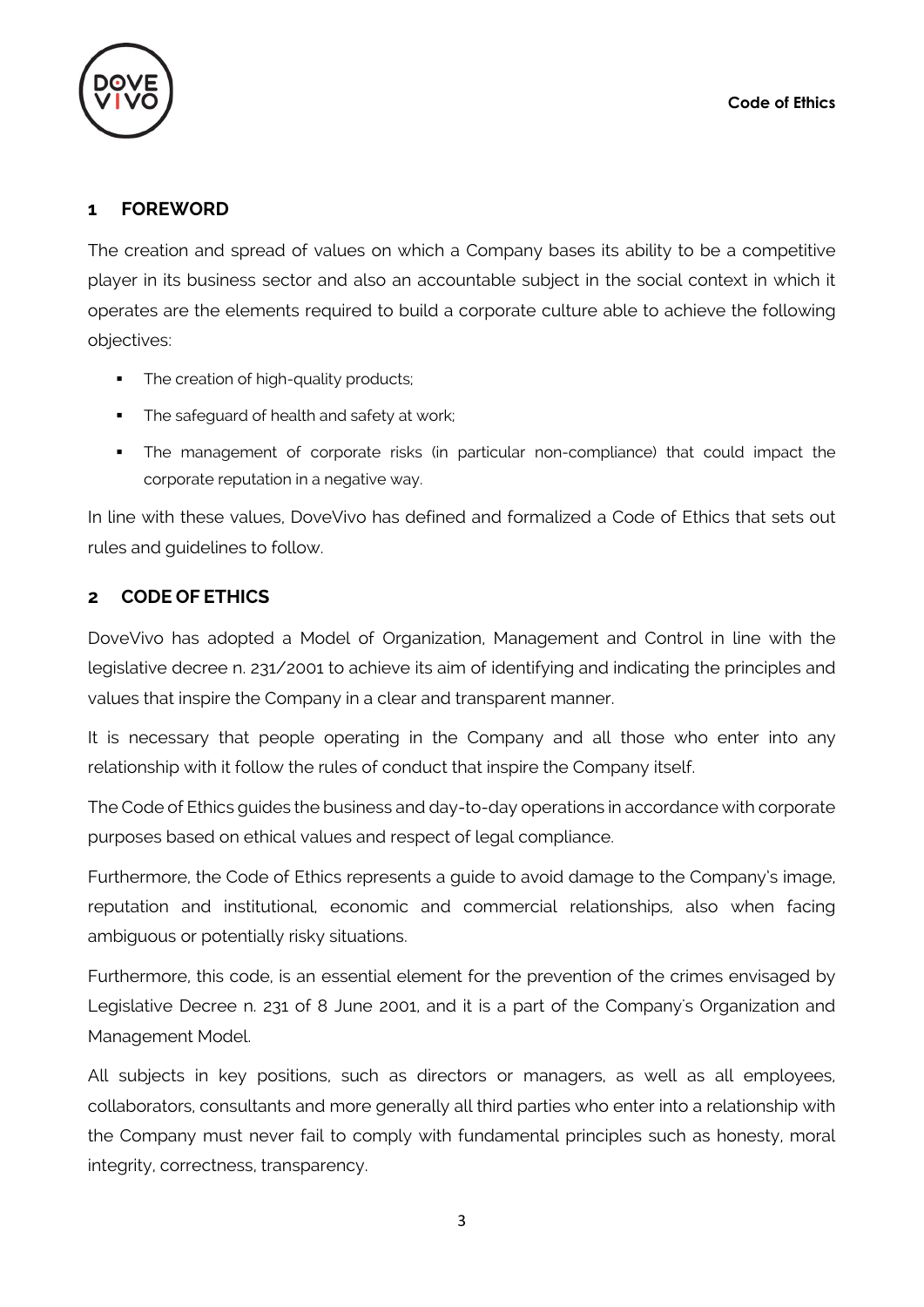

The Company, thanks to efficient instruments of information, prevention and control, is able to guarantee the transparency of conduct, the observance of the code and the repression of any violations.

# **3 RECIPIENTS**

The recipients of this Code of Ethics, held to respect it, are:

Internal parties:

- directors of the Company as well as those who perform functions of representation, administration, management or control;
- employees of the Company.

## External parties

- the staff of organisations or other parties acting on behalf or in the interests of the Company;
- external professionals, collaborators and consultants;
- suppliers and partners.

External persons that have commercial and business relationships with the Company have to comply with the ethical values and principles of behaviour expressed in this Code of Ethics. If any conduct, individual or corporate, or actions are in contrast with the values and principles of the Company, and / or with laws or regulations, the Company will be obliged to interrupt and terminate the existing relationship.

It is the responsibility of internal recipients whose have relations with external workers to inform them of the requirements of the Code of Ethics, to demand compliance with them and to adopt suitable initiatives in the case of non-compliance.

The Directors and the senior management have the obligation to exercise supervisory activities and, at the same time, to report any irregularities, violations or non-compliance related to the principles of the Code of Ethics.

The respect of the values illustrated in this Code of Ethics represents a contractual obligation as described in the disciplinary system .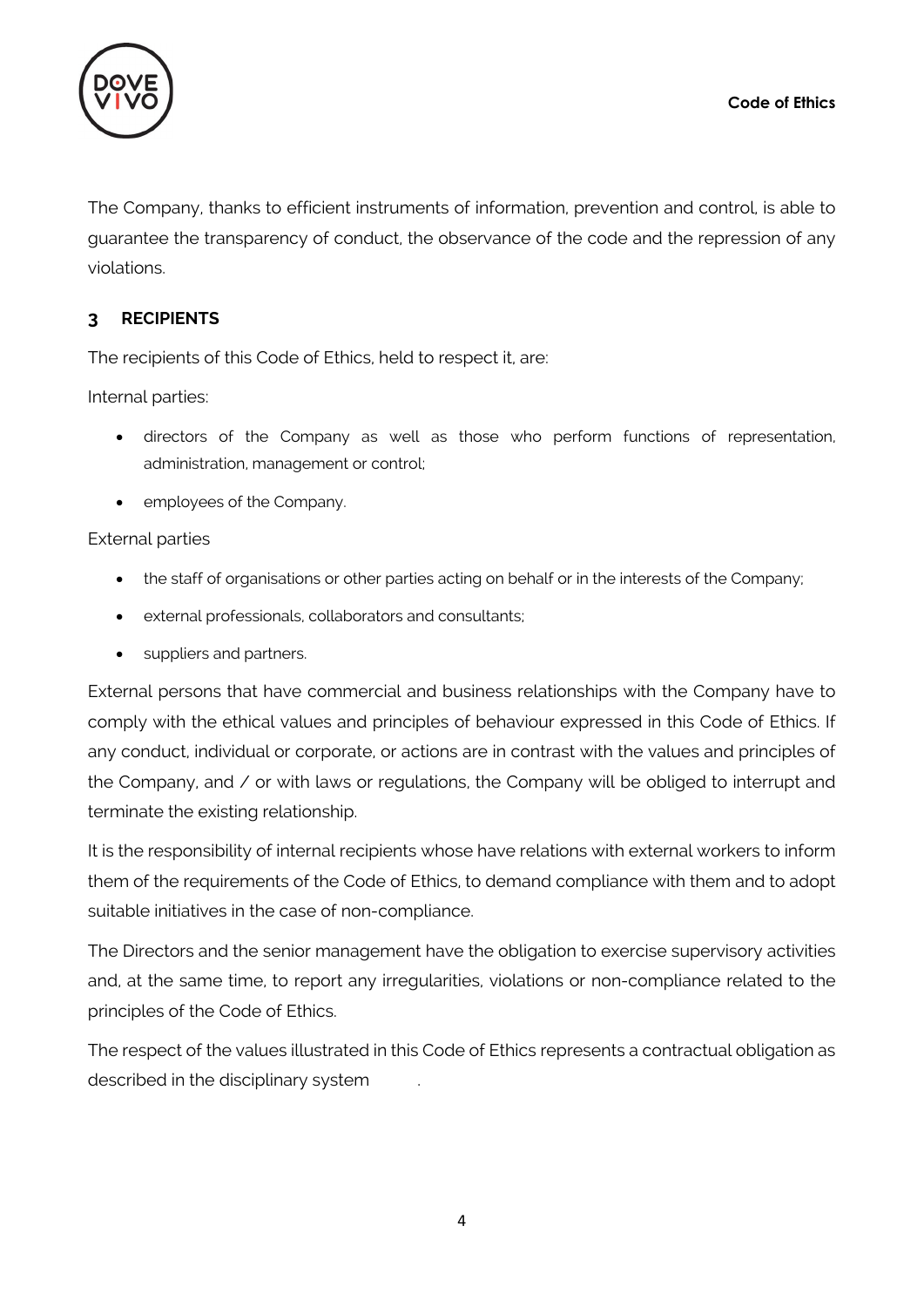

# **4 VALUES**

DoveVivo S.p.A. is inspired by the following values that are binding for the Recipients of this Code of Ethics:

# **4.1 Legal Compliance**

The Company conducts its business in compliance with national and EU regulations, rejecting any form of illegal practice, directly or indirectly, with criminal associations.

The members of the Corporate governance must diligently comply with current legislation, this Code of Ethics, company procedures, the Model of Organisation and Governance and any other form of internal regulation.

The pursuit of an interest of the Company cannot justify a dishonest conduct.

# **4.2 Honesty, moral integrity and fairness**

The employees that carry out activities must behave with respect for the fundamental principles of honesty, moral integrity, correctness, transparency, objectivity and respect for the individual personality in all relationships with internal and external persons and entities

In no case can actions that differ from honest lines of conduct be justified.

Therefore, the Company will not undertake or continue any form of relationship with anyone who behaves in a way that differs from what is established in this specific point of the Code of Ethics.

# **4.3 Transparency**

Transparency is an indispensable principle in all relations that the Recipients have with their interlocutors in order to give accurate, objective, truthful, timely and unambiguous information.

The accounting records must be accurate, complete, truthful and transparent and available to all staff, including external ones.

The accounting records must be based on accurate and verifiable information and must fully comply with internal accounting procedures and complete with adequate documentation.

Recipients who, for any reason, become aware of omissions, falsifications, negligence of the accounting or of the documentation on which the accounting records are based, are required to report the facts to their supervisor and to notify to the Supervisory Body.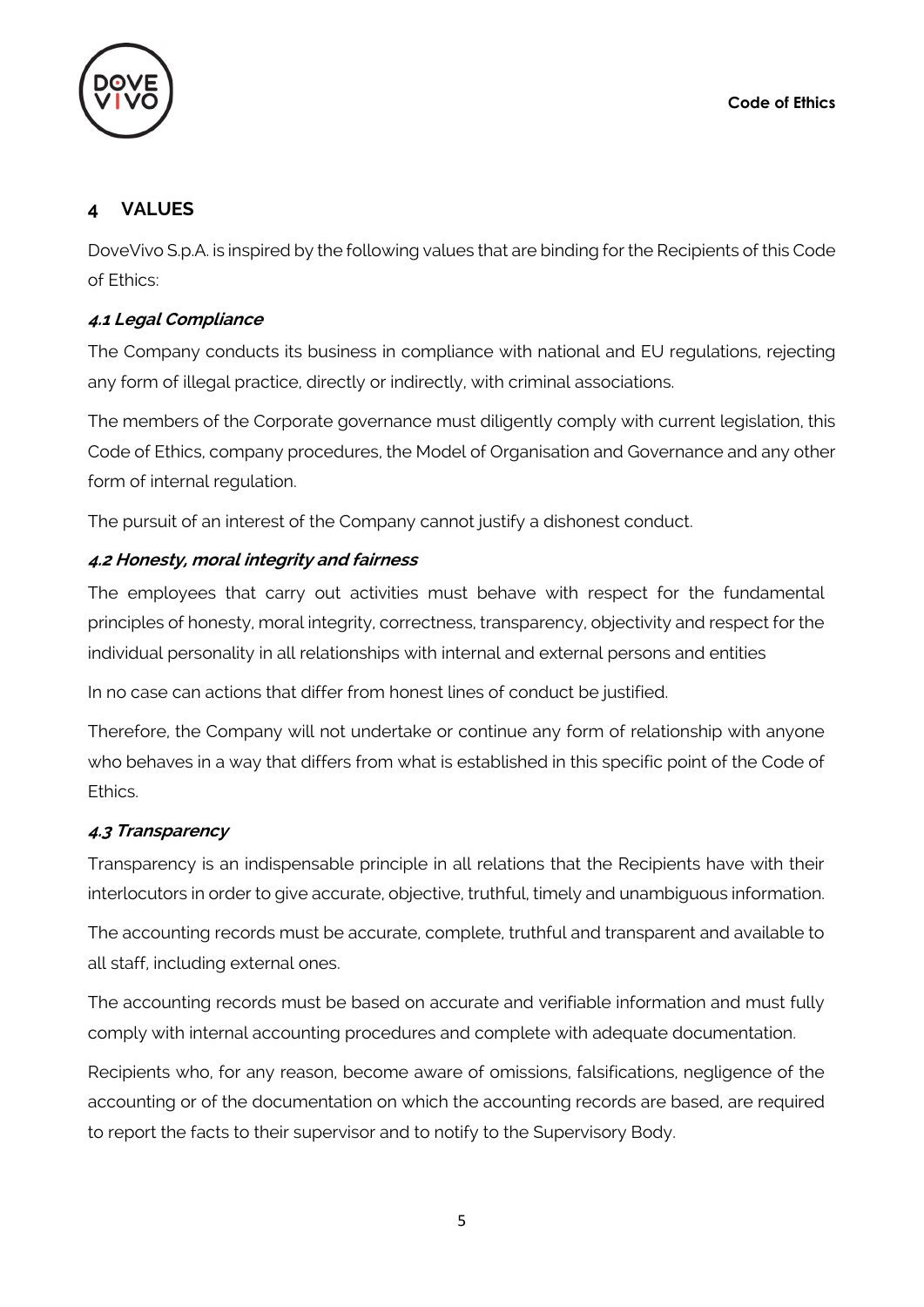

## **4.4 Confidentiality**

The Company ensures the confidentiality of the information and personal data and the protection of the information acquired in relation to the business activity; it also requires that the information obtained is not used for one's own interests, in order to profit or in a way contrary to the law or in such a way as to damage the rights, assets, objectives of the Company or the Company itself.

Confidential information can be used only for the activities related to the exercise of professional activity.

## **4.5 Impartiality and equal opportunities**

Any form of discrimination and in particular any discrimination based on race, nationality, sex, age, disability, sexual orientation, personal or social condition, political or trade union opinions, philosophical orientations or religious beliefs towards any person inside and outside the Company is prohibited .

## **4.6 Corporate information and financial flows**

Each operation and transaction must be correctly recorded, authorized, verifiable, legitimate. Each operation must be supported by adequate documentary evidence in order to be able, at any time, to carry out checks that certify the traceability and reasons why the operation is carried out and identify who authorized, carried out, registered, verified the operation itself.

All Recipients must ensure the maximum truthfulness, transparency and completeness of the information, both verbal and documented (paper and digital), produced as part of the performance of the activities.

Any operation that could compromise the Company is strictly prohibited.

## **4.7 Health and safety at work**

The Company ensures the protection of safety, hygiene and health in the workplace in order to respect the health, physical integrity and rights of workers, according to the current legislation on safety, hygiene and health at work.

Anyone among the recipients who should detect situations that could prejudice the health and safety in the workplace or become aware of situations and / or facts that may harm or prejudice compliance with the law, must report the information to their supervisor and the Supervisory Body.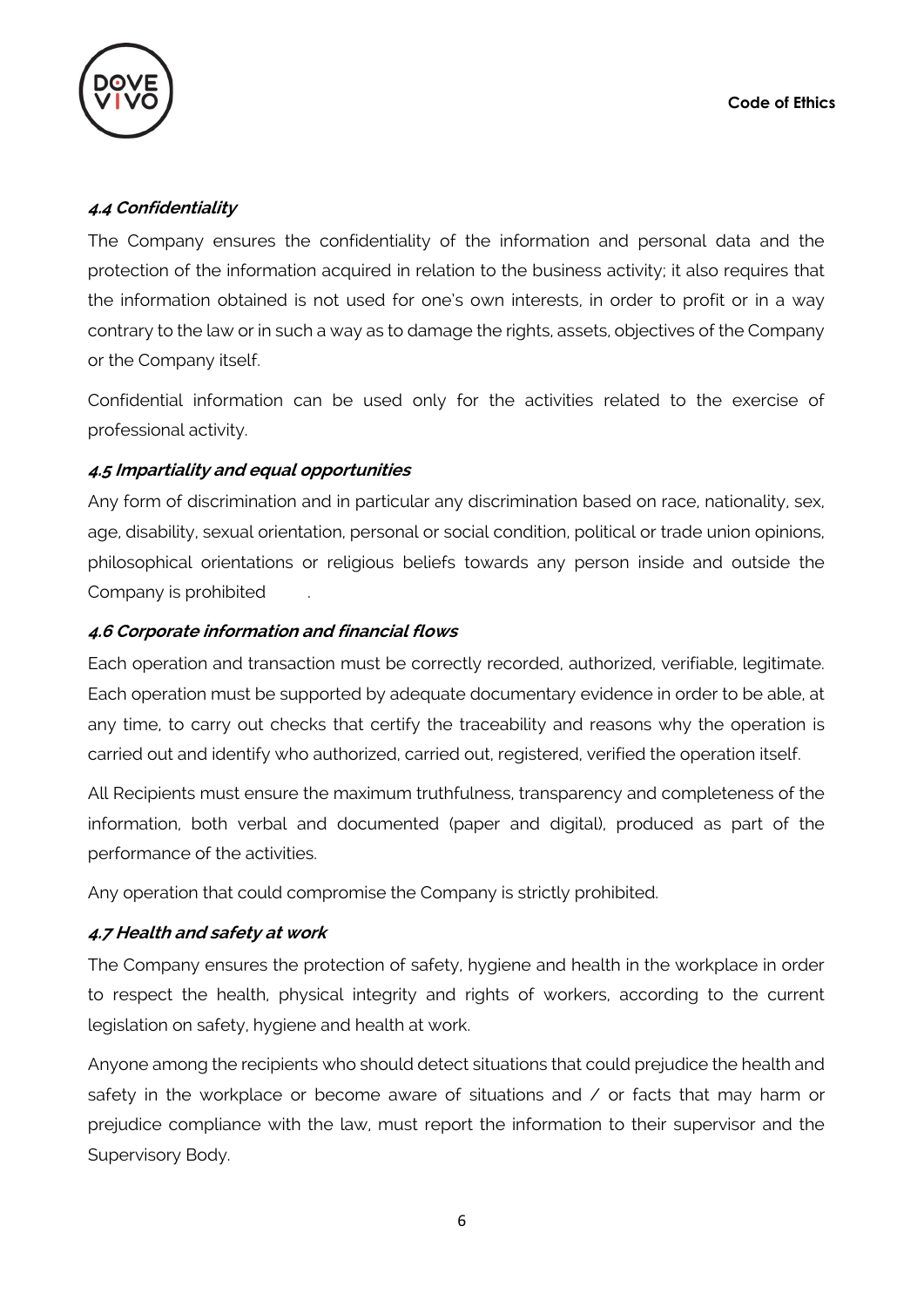

## **4.8 Professionalism and valuing of human resources**

The Company recognizes the importance of human resources and the enhancing of the skills of the resources, making suitable tools for training, professional updating.

## **4.9 Culture of risk**

The Company aims to increase its employees' sensitivity to the risks. This awareness must emerge from the concrete behaviours of everyone. There must be a widespread perception of how the internal control system actually monitors these risks.

## **4.10 Protection of personal data**

In compliance with current legislation, the Company is committed to protect the personal data of each of its employees and, more generally, of those who interact with the company (employees, customers and suppliers).

# **5 PRINCIPLES OF CONDUCT IN INTERNAL RELATIONS**

## **5.1 Policies for the selection of employees and collaborators**

Human resources are an indispensable element for the existence of the company and a critical factor for successfully competing on the market. Honesty, loyalty, ability, professionalism, seriousness, technical preparation and dedication of the staff are therefore a decisive condition for achieving the Company's goals.

In order to contribute to the development of the business aims, and ensure that these goals are pursued by all in compliance with the ethical principles and values to which DoveVivo S.p.A. is inspired, the Company selects employee, consultant, collaborator according to the values and characteristics set out above. Furthermore, the Company works to ensure that the resources acquired correspond to the profiles actually necessary for business needs, avoiding favouritism and facilitations of any kind.

# **5.2 Prevention of conflicts of interest**

In conducting any activity, each person involved must avoid any conflict between his personal, social, financial or political interest and the advancement of the business interests of DoveVivo S.p.A. or its customers.

The occurrence of situations of conflict of interest, in addition to being in contrast with the law and with the principles set out in the Code of Ethics, is injurious to the image and integrity of the Company.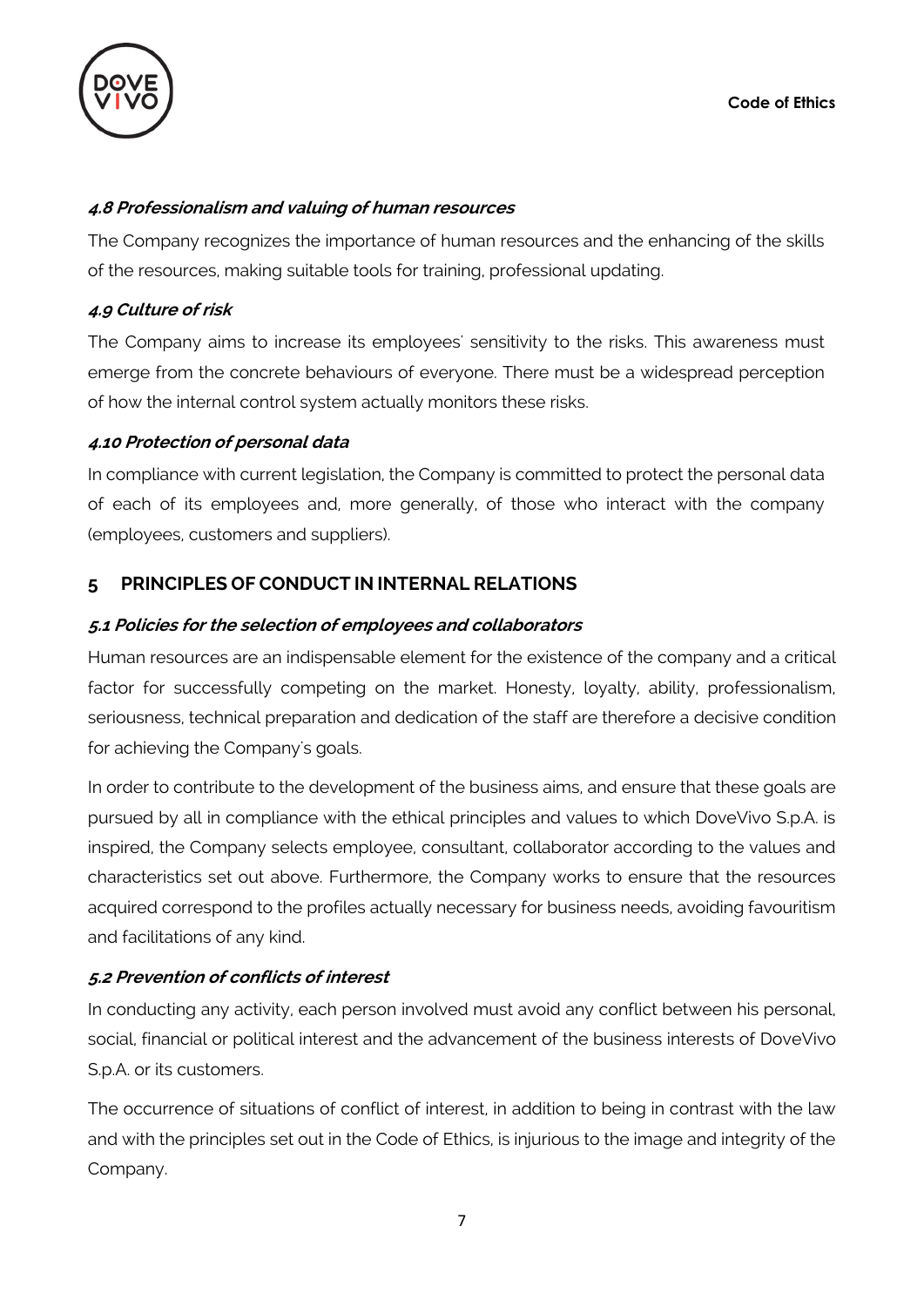

Directors, employees and collaborators must therefore exclude any possibility of overlapping or in any case crossing, exploiting their own functional position, economic activities responding to a logic of personal and / or family interest and the duties they hold within the Company.

Employees who believe they may be in a conflict should notify their supervisor or HR personnel manager so that the company can decide whether such a conflict actually exists.

# **5.3 Duties of employees and collaborators**

Each employee and collaborator must act loyally in order to comply with the obligations signed in the employment contract and the rules of this Code, ensuring the required services. According to these principles, all employee must work diligently to protect company assets, through responsible behaviour and in line with the operating procedures set up to regulate their use.

Each employee and collaborator of the Company is responsible for the protection of the material and financial resources entrusted to him and has the duty to promptly inform the units in charge of any risks or harmful events.

All staff must comply with the provisions of company policies on information security to guarantee its integrity, confidentiality and availability, and process their documents using clear, objective and exhaustive language, allowing for any checks by managers or authorized external subjects.

## **5.4 Use of company resources: grants and loans**

Each recipient is responsible for the protection and conservation of the corporate resources entrusted to him for the performance of his duties, as well as for their use in a proper and compliant manner for business purposes.

In particular, each Recipient must:

- operate diligently in the use of company resources entrusted to him;
- avoid improper use of company resources that may cause offenses, damage or reduction in efficiency, or in any case in conflict with the interest of the Company;
- strictly comply with the company procedures governing its use and the applicable reference legislation, particularly that relating to software or, in general, the protection of intellectual property;
- to base the use of resources on the highest levels of safety, decorum and respect for the sensitivity of others.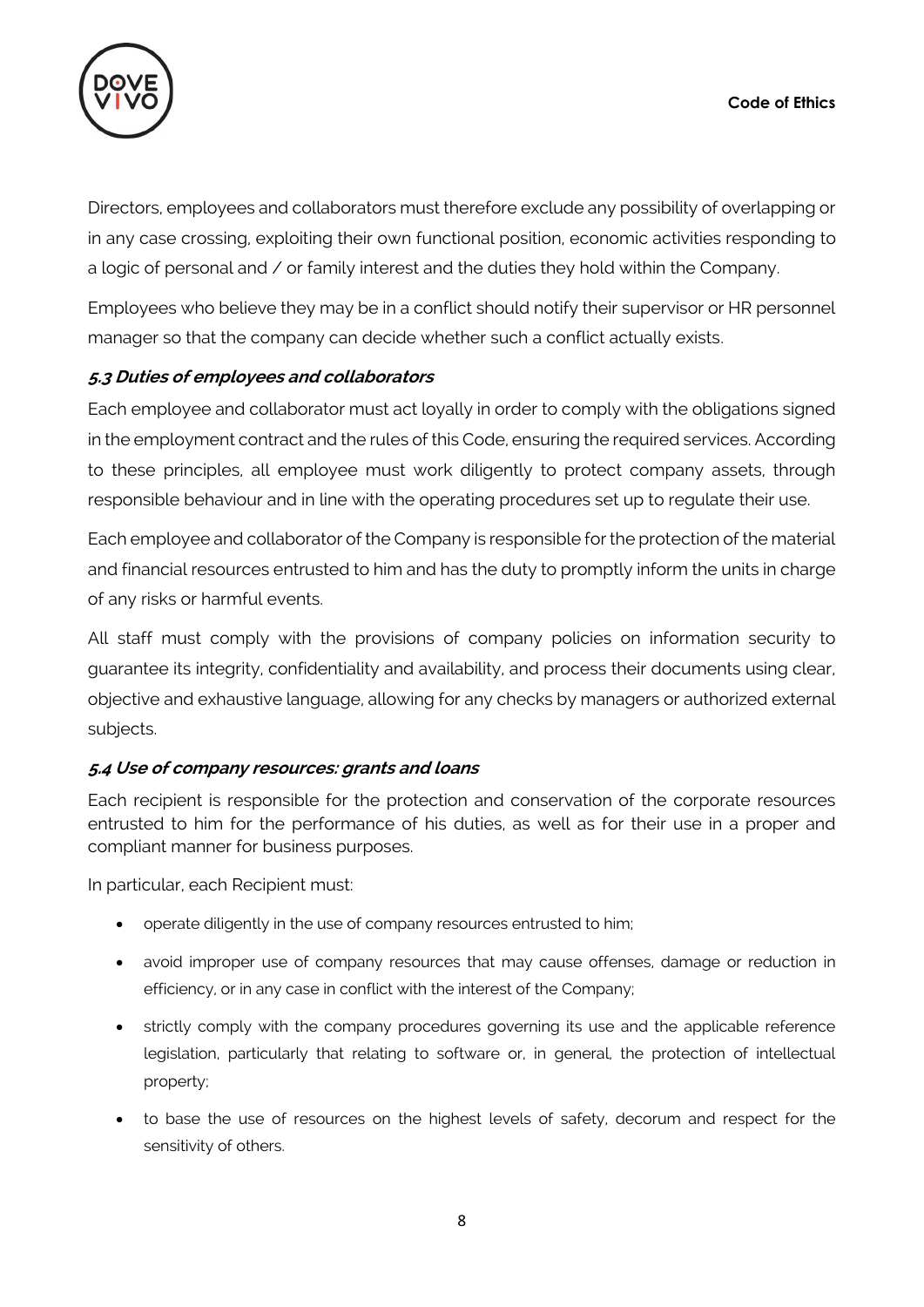

In particular, the Company prohibits any use of company resources that may represent a violation of the laws in force, as well as an offense to the freedom, integrity and dignity of people, especially minors.

The Company also prohibits any use of company resources that could cause undue intrusions or damage to the computer systems of others.

It is forbidden to use contributions, loans, or other disbursements granted to the company by the State, by a public body or by the European Union, for other purposes than those for which they were made.

# **6 PRINCIPLES OF CONDUCT IN EXTERNAL RELATIONS**

## **6.1 Relations with customers**

The Company considers it essential to maintain high quality standards for its services.

In relations with their customers, each employee or collaborator must be correct and kind and provide exhaustive and adequate information, avoiding the use of elusive o incorrect language.

## **6.2 Relations with suppliers**

The Company applies the values of transparency and correctness in relations with suppliers of goods and services, in compliance with the laws and internal regulations.

According to the Company's policy, it is required negotiate transparently with all potential suppliers, avoiding favouritism or way to obtaining advantages for oneself or for the Company.

## **6.3 Relations with public authorities**

In relations with the Public Administration or with entities that carry out activities of public utility or public interest, the Company strictly complies with the applicable community, national and company legislation.

All recipients of this Code are obligated to forbear:

- from offering job opportunities or any advantage in favour of the public official involved in the relationship or to his/her family;
- from offering gifts or benefits to the aforementioned subjects, including through third parties, except in the case of a courtesy act of modest value;
- from promising or having promised other forms of benefit or advantage;
- from improperly influencing, even through third parties, the decisions of the institution concerned;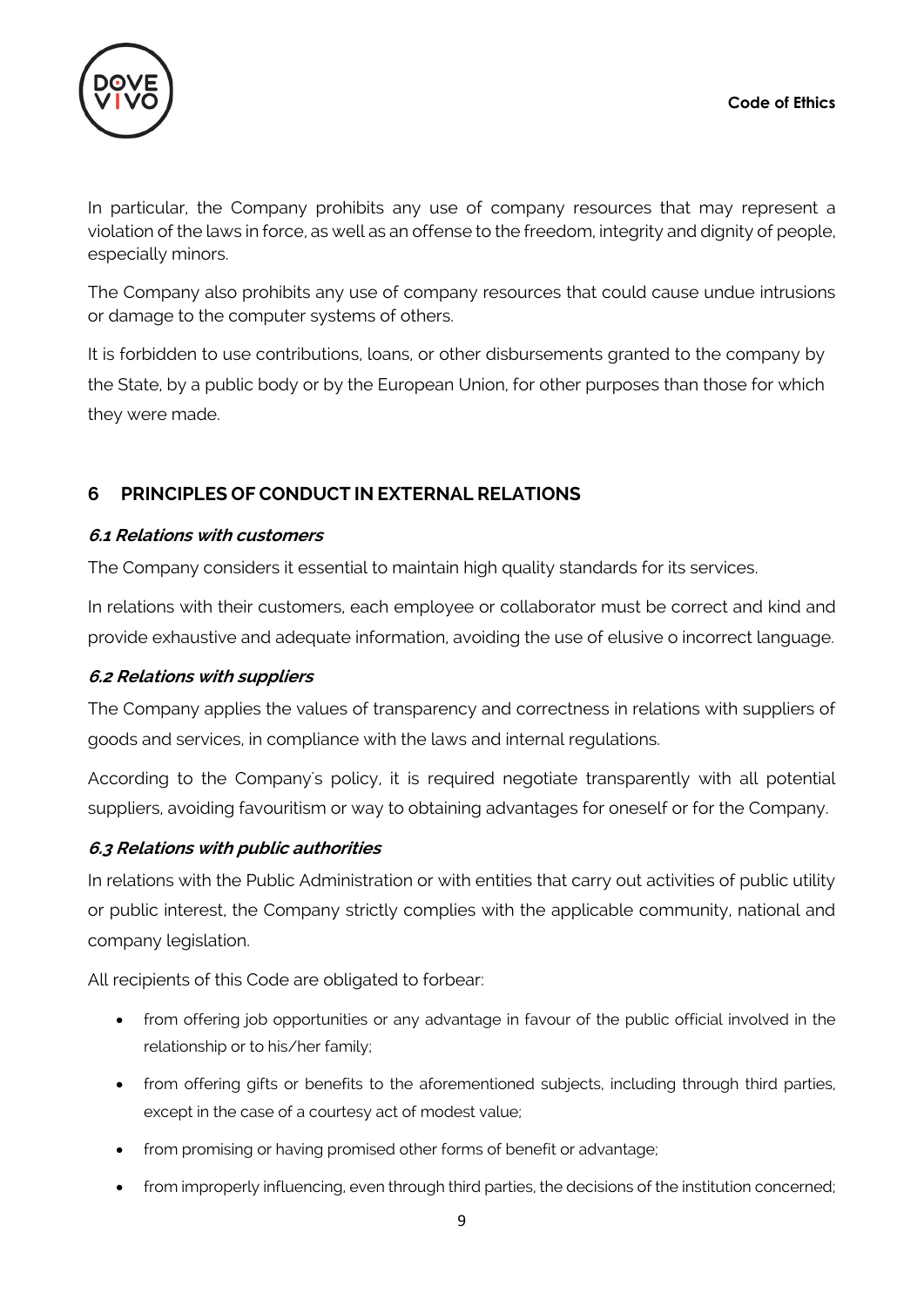

• from creating advantageous situations in favour of the public official involved in the relationship, his family members or subjects in any way related to the same, by means of simulated operations.

In the event that the Company is a party in civil, criminal or administrative litigation proceedings, including those of an out-of-court nature, the corporate bodies, employees and consultants must in no way adopt any conduct that could lead to measures that are illegitimately to the advantage of itself.

In relations with the judicial authorities, all employees must offer the widest cooperation, making truthful statements. Any form of reticence, silence and falsehood is contrary to the interests of the company since DoveVivo S.p.A. intends to act in full compliance with the law.

## **6.4 Relations with political and trade union organizations**

DoveVivo S.p.A. doesn't directly or indirectly favour or discriminate against any political or trade union organization. The Company refrains from providing any contribution, direct or indirect, in any form, to political parties, movements, committees and political and trade union organizations, their representatives and candidates, except those due under specific legal provisions.

## **6.5 Professional appointments**

The collaborators and the consultants of the Company must be, in the execution of the contractual relationship established or the assignment received by the same, correct and loyal, respecting, as far as applicable to them, the rules of this Code of Ethics, Company regulations and the instructions and prescriptions given to the Company's staff.

The Company proceeds with the identification and selection of collaborators and consultants with absolute impartiality, autonomy and independence of judgment and without accepting any conditioning or compromise of any kind aimed at achieving or obtaining favours or advantages. In this context, the Company considers only professional competence, reputation, independence, organizational capacity, correctness and timely execution of contractual obligations and assigned tasks as requirements.

## **6.6 Gifts, benefits and the promise of favours**

DoveVivo S.p.A. forbids all those who operate in their own interest, in their own name or on their own behalf from accepting, offering or promising, even indirectly, money, gifts, goods, services, services or favours that are not due (also in terms of employment opportunities) from strangers the normal courtesy relations between the parties.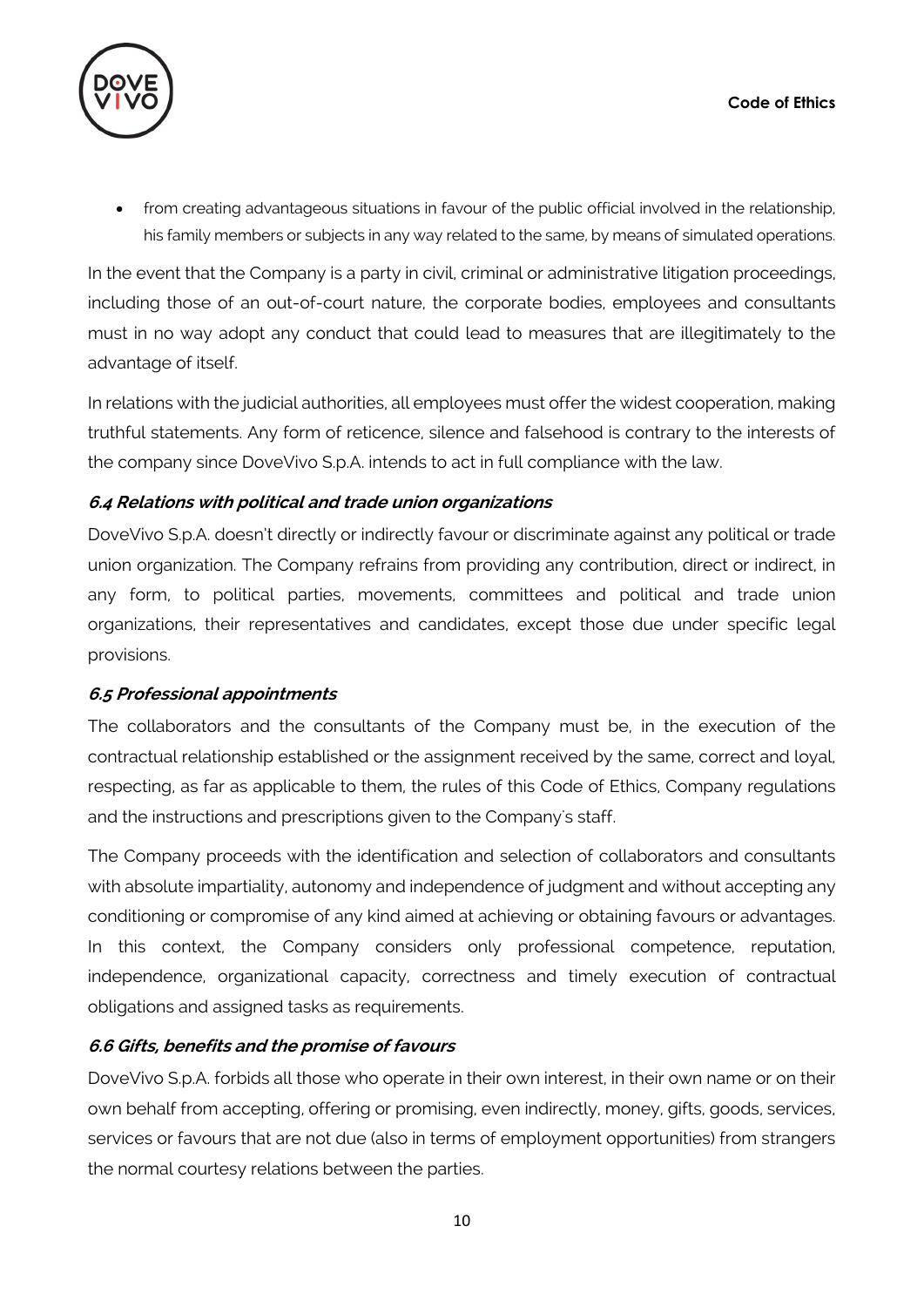

# **6.7 Environmental protection**

DoveVivo safeguards the environment and manage its activities by seeking a balance between economic initiatives and environmental needs, developing its business with the utmost respect for current environmental regulations and always having into consideration the rights of future generations.

The Company undertakes to protect the environment in all its activities, using processes, technologies and materials that make it possible to avoid or limit the impacts deriving from company activities in terms of pollution.

All recipients of the Code are required to always evaluate and manage environmental aspects with great attention in a preventive manner and actively intervene to avoid incorrect environmental situations and behaviours.

The commitment to spread the culture of the environment in the workplace involves all staff in information activities.

# **7. MONITORING AND CONTROL OF THE APPLICATION OF THE CODE OF ETHICS**

DoveVivo S.p.A. has established a Supervisory Body, appointed by the Board of Directors by virtue of its deliberative act, in order to supervisor on the respect and enforce the rules of the Code of Ethics. The Supervisory Body assigned tasks and powers to monitor and control the implementation of the rules of ethical behaviour, though, in particular:

- constant supervision of the application by the Recipients of the rules of the Code of Ethics;
- the promotion and evaluation of all reports and suggestions aimed to improve the Code of Ethics;
- the promotion of communication, training and updating programs for all Recipients;
- opinions on the revision of the Code of Ethics or on the most relevant company policies and procedures.

In order to allow the effective application of the Code of Ethics, all Recipients have the right to report to the Supervisory Body the cases of violation of the values and related behavioural principles and report any potentially critical attitude or situation. Reports can be submitted:

- to the mailbox managed by the Supervisory Body: odv@dovevivo.it
- to the dedicated mailbox: segnalazionidovevivo@gmail.com

The Supervisory Body ensures that the authors of the reports are not subject to any forms of retaliation, discrimination or penalization or any consequence deriving from the same, ensuring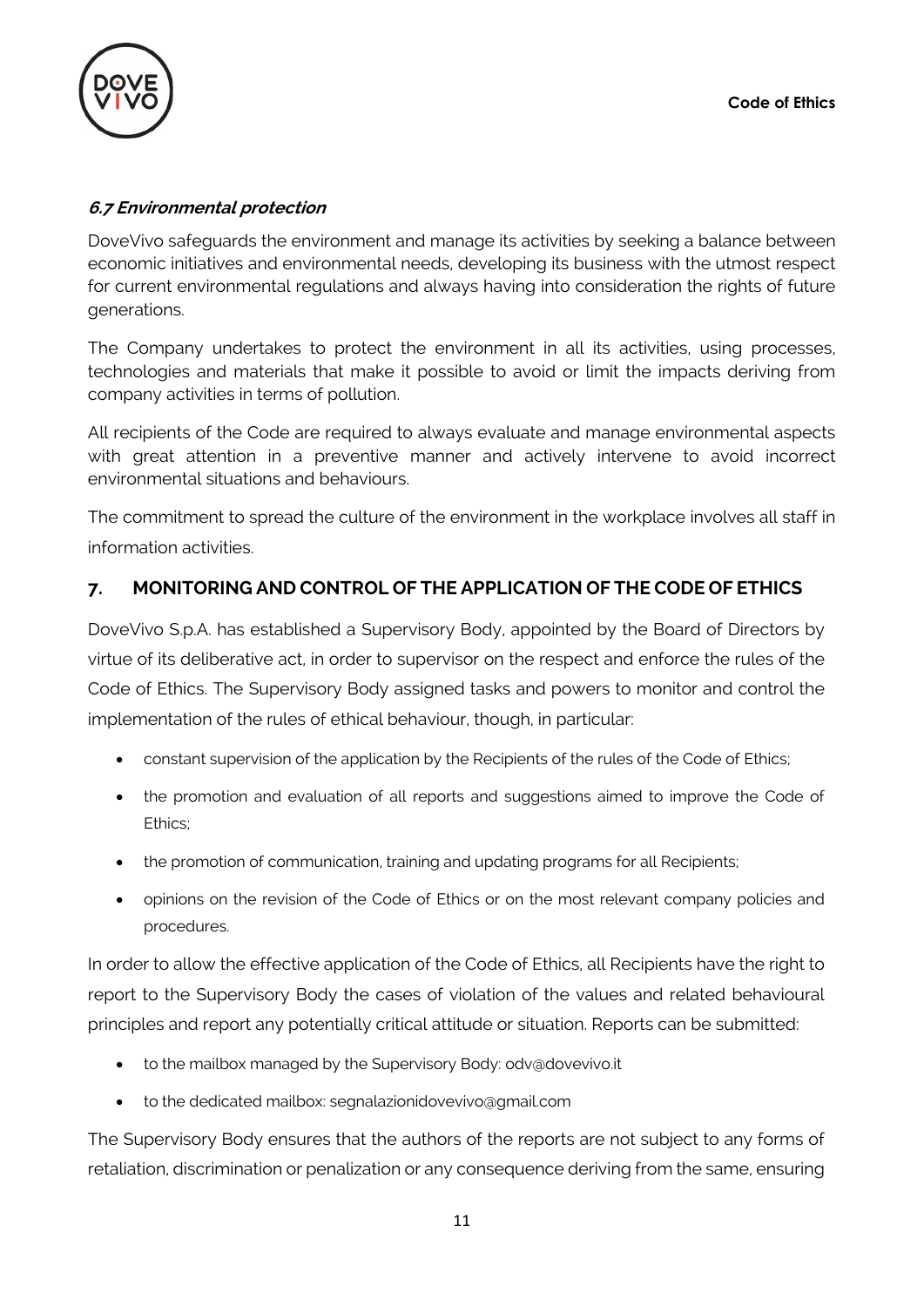

the confidentiality of their identity, without prejudice to the legal obligations and the protection of the rights of the company or of persons accused.

In particular, the following requirements are applied to:

- information and reports from whoever come, including any violation or suspicion of violation of the principles of the Code of Ethics, must be made in writing in non-anonymous form;
- any anonymous reports will be taken into consideration for further investigation only if they are detailed and, therefore, contain all the objective elements necessary for the subsequent verification phase; anonymous reports deemed unreliable will not be taken into consideration;
- the information and reports must be sent by the interested party directly to the Supervisory Body

The Supervisory Body evaluates the reports received, deciding whether to take specific actions.

In any case, protection is provided to the whistleblower which protects him from retaliation and / or discriminatory acts, as established by Law 179/2017.

All Recipients are required to collaborate with the Supervisory Body, in order to allow the collection of all additional information deemed necessary for a correct and complete evaluation of the reports received.

In the face of the reports, the facts will be evaluated, possibly also listening to the author of the same and the person presumed responsible for the possible violation.

The Supervisory Body may make use of specific functions or persons competent in the subject matter for the analysis and assessment of conduct which violates the Code of Ethics and the law.

# **8. DISCIPLINARY SYSTEM**

In the event of an ascertained violation of the Code of Ethics, the Supervisory Body files a report and requests the application of any sanctions deemed necessary to the General Management and / or the Board of Directors. In the event that such violations concern the General Management or one or more members of the Board of Directors, the Supervisory Body will file the reports and the proposed disciplinary sanctions directly to the Board of Directors.

The competent functions approve the measures, including sanctions, to be adopted in accordance with the regulations in force, ensure their implementation and report the outcome